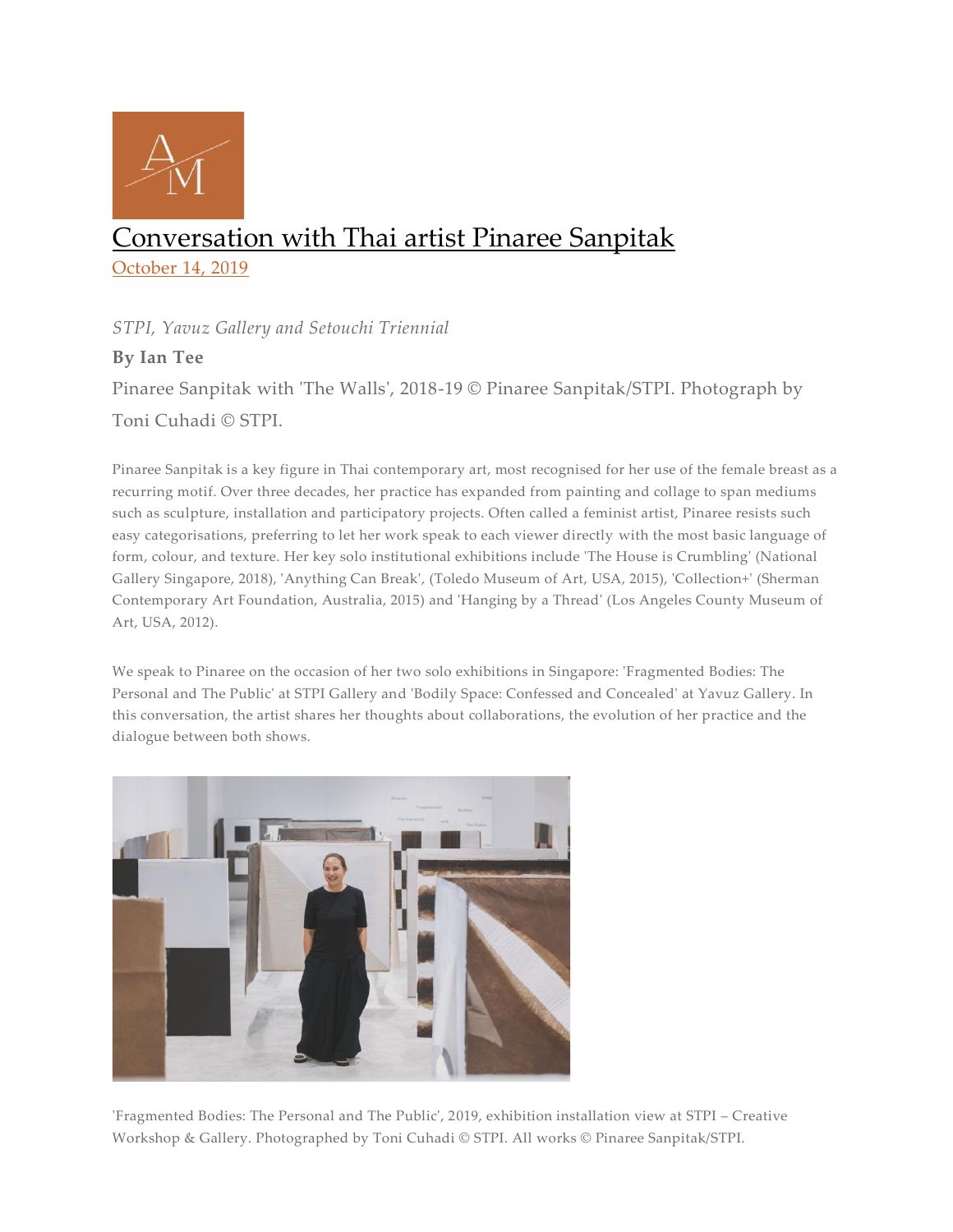**I'd like to start this conversation by talking about your experience working with paper. An early major work made of paper fibre is 'Womanly Bodies' (1998), an installation of hanging torso-shaped hollow forms. The first artist residency you participated in was also at a printmaking workshop in Northern Territory University, Australia (1999). Were there any specific directions you wanted to explore during your residency at STPI?**

I started using mulberry fibre from 1994, making breast forms with it for my 'Breast Works'. I first found the material in Chiang Mai, and I thought I was going to collage them but it was too beautiful to paint on. So I kept the material in the studio for some time and started sewing them together. It looks fragile but it's actually structurally sound and can hold its form. After that, I made 'Confident Bodies', 'Womanly Bodies' and 'Offering Vessels' using the material, each about two to three years apart.

I normally come to a residency open-minded, but bring with me something to grow upon. If you enter with a blank mind, it usually takes quite some time to develop something. The etchings made at my first print workshop residency in 1999 were based on 'Womanly Bodies'. This time, I wanted to use all these forms and symbols I've been working with. I had this idea of making walls, so we were thinking of how to develop that as well. I am always finding ways to challenge the different materials I work with. As such, the paper walls are naked sheets of handmade paper you can walk in between. When working with glass, I made an outdoor hammock that people can sit on.

During the STPI residency, we were experimenting on different things at the same time and there was one idea which wasn't realised. I wanted to make paper hammocks and Gordon, the senior papermaker, did some tests. The material is quite strong but we didn't have enough time to develop it. Even with 'The Walls', I was initially thinking of stacking paper, but then your gut tells you that it's not quite right. There was a sketch for it though.

### **Speaking about 'The Walls' (2018-19), it is a maze-like installation consisting of 80 hanging paper walls. The work made its debut in March this year at Art Basel Hong Kong as part of the 'Encounters' section. Did you make any modifications for the presentation at STPI?**

Art Basel approached me a few times for an installation to be presented as part of 'Encounters'. Normally, my works require a quieter space but we thought it might be possible this time to present 'The Walls'. The fair is a busy environment so it's difficult to slow down and concentrate. I mean the installation worked but I like it better here.

This work can be set up in different ways depending on the space. There were no actual walls at the Art Basel presentation, it was open all around and people could enter from every direction. The fair also had a requirement where the works have to be hung at a certain height such that they don't block views of surrounding booths. So it was a bit lower than I would have liked, I usually base these heights on my own. If I tiptoe I can look over the walls, and children can also crawl underneath the work.

**Collaborations have become an important part of your practice. I am thinking of 'Breast Stupa Cookery' (2005-ongoing) which was most recently presented at the Jim Thompson Farm Tour 2018. You have also worked with glass blowers from Murano, Italy, and then the glass studio residency with Toledo Museum of Art to create pieces such as 'The Hammock' (2014/15) which you've previously mentioned. What is your relationship with your collaborators? And what do you think are the factors behind successful collaborations?**

They are parts of me, the personal and the public. In my practice, there's the private aspect where it's just me in the studio making paintings and drawings. I don't have a permanent assistant at home; I only having them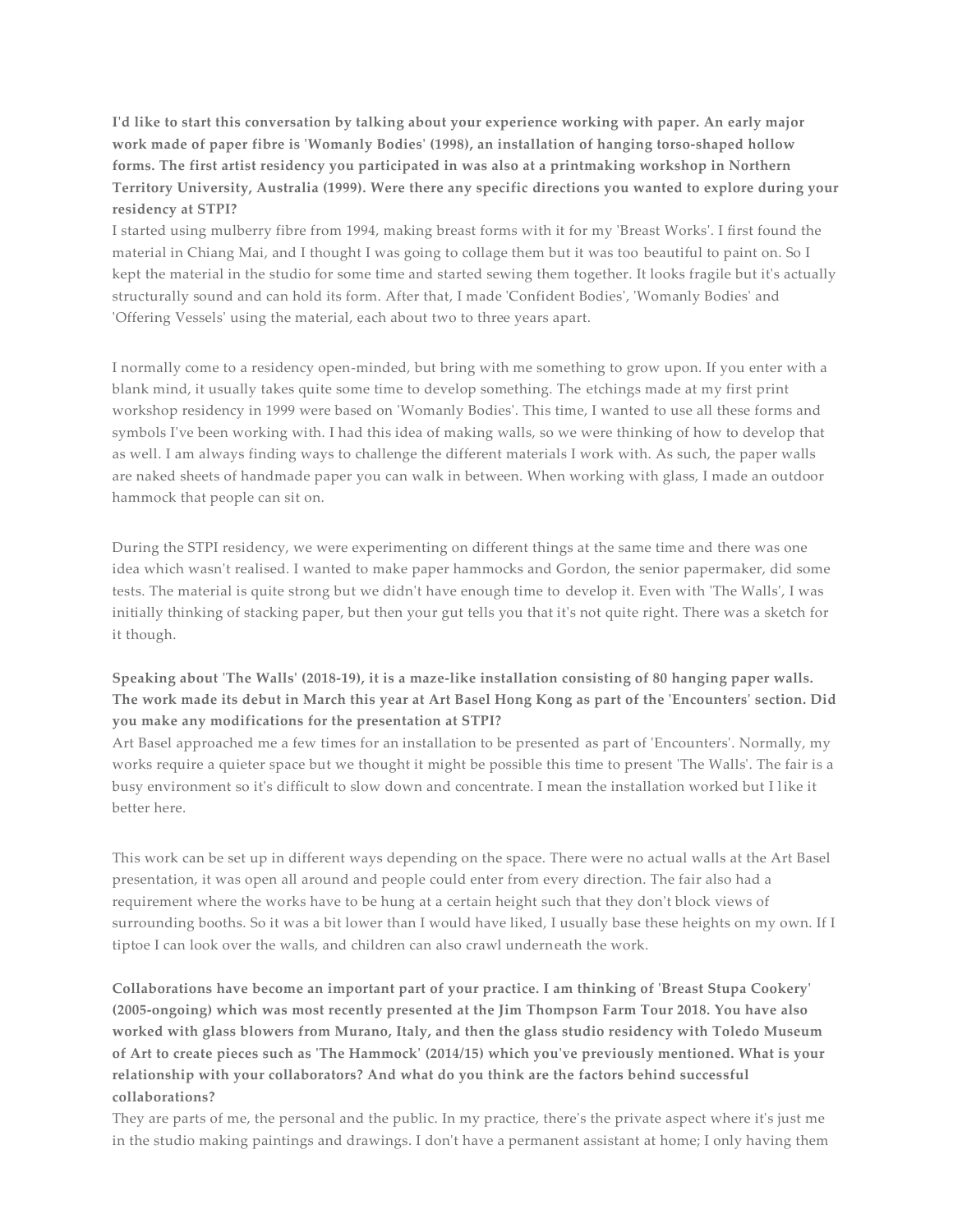for certain projects. So at times, people visit me and they're surprised like "oh you're here by yourself." But I need that quiet moment to paint.

Then there's this other side where I share and learn from others. I don't teach at the university, so this is probably my way of staying in contact with the world. 'Breast Stupa Cookery' was a development from 'Noon-Nom' (2001), when I experimented with different sensory experiences and perceptions, beginning with touch and movement. Working with food and the senses of taste and smell was the next step.

I'm super pleased with my time at STPI. There were struggles and challenges, but we worked hard and everyone put in their all. The team doesn't say no and they will try anything. I always give my collaborators an open space because if you're going to collaborate, you don't give orders, right? For 'Breast Stupa Cookery' I just give the moulds to the chefs and then they come up with the idea and interpretation. Likewise, I am neither a printmaker nor a papermaker. So when partnering with these experts, it became a question of how I tap into their knowledge and develop something new.

#### **Could you talk about some key innovations or interesting processes you've developed with the team at STPI? You shared that it is the first time black paper pulp is made at the workshop.**

After the first phase of my residency, I told Gordon that I need paper fibre in black tone. But there's no natural fibre that comes in black, so when I was back in Bangkok I sent ebony fruit which is traditionally used to dye fabrics black. However, to create an even deeper shade of black, you need to mix indigo with ebony. So I sent indigo sourced from Laos and the northern part of Thailand, and the workshop was concocting different paper pulps that gave us these beautiful hues.

After we developed the black paper, we embossed shapes onto it to create outlines. It looks like drawn lines but it's actually an embossing.

#### **I don't think you mentioned this technique during the artist tour.**

I forgot (laughs). We did so many things during this residency. For instance, these embossed outlines are used to give the etching on gampi paper some form. As a painter, I don't like flat things so I was trying to give it more depth. Shadows help create that illusion.

I was also thinking of how to combine these different printing techniques into one work. We were in the wet room and I found out that we could embed print works onto wet paper. I brought my old drawings, prints and photography and we inserted them into the paper. They look like they're glued on, but they are actually part of the paper. It's like creating a new narrative, so I titled these works 'Breast Talks' and 'Breast Notes'. In some of these compositions, you can see a dry-point print I made in 1999 next to other forms made by silk-screen printing or etching done at STPI in 2019.

## **You co-founded and co-managed Silom Art Space between 1991 and 1995. It was a gallery which provided support to many artists from Thailand. Can you share more about the art scene in Bangkok in the early 1990s. What were your motivations behind opening the space?**

Chatchai Puipia and I had access to a space so we decided to open Silom Art Space for friends and ourselves. Today, similar spaces would be like those at [N22.](https://www.facebook.com/N22-140173469762568/) When there are not enough places to exhibit works, you create your own space. If you noticed, I was showing my solo shows there at that time. It was super convenient! (laughs) We started Silom Art Space in 1991, and my son Shone was born in October 1993.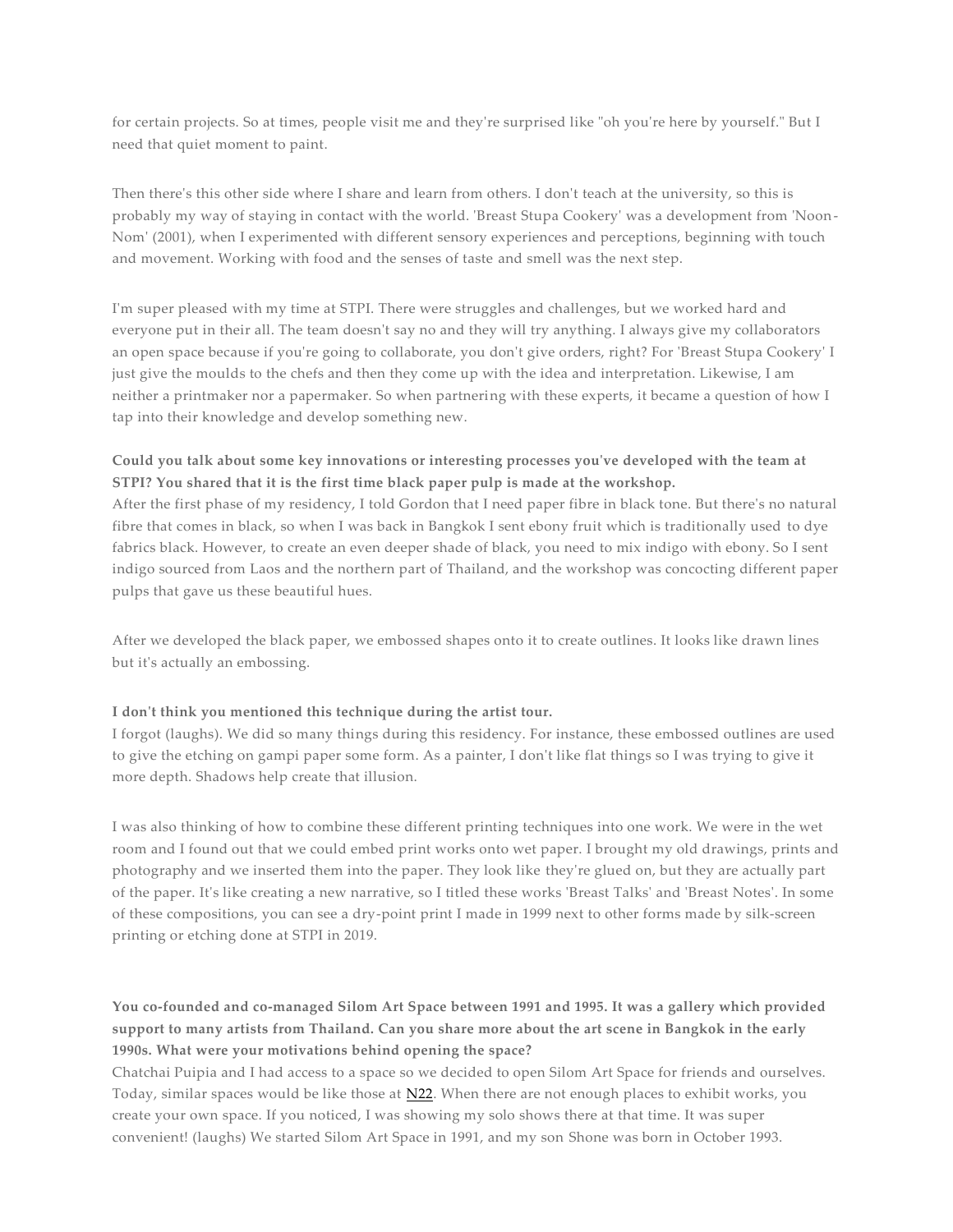Silom Art Space became a connection for me with the Thai art community too. In fact, I knew people from the literature circle and music scene before I knew visual artists. Before coming back to Bangkok, I was doing some coordination work for the Japan International Cooperation Agency (JICA). They were inviting different people to tour Japan for six months as part of a programme by then Prime Minister Yasuhiro Nakasone. My colleague, this Japanese gentleman, knew the Thai music band Caravan and linked us up.

I returned to Bangkok around 1988. In a way, I am lucky because I studied in Japan, so I am not associated with any of the local art academies like Silapakorn University. I was an outsider so I could do whatever I wanted. At that time, most of the galleries are affiliated with the schools, which is still the case today. Other venues would be the National Gallery along Chao Fa Road which wasn't in good condition, the British Council and Goethe Institut… That was about it, so we thought why not do something since we have a space. Chatchai and I became much busier in 1995 and it was not fun anymore so we closed the gallery.

## **In [this interview with STPI,](https://www.facebook.com/notes/stpi-creative-workshop-gallery/an-afternoon-with-pinaree-sanpitak/2008045049215778/) you mentioned that your son, Shone Puipia, is your favourite artist. He's a fashion designer who has an eponymous labe[l SHONE PUIPIA.](http://www.shonepuipia.com/) Both of your practices intersect in a number of areas, from the use of textiles to a focus on the human body. Has he influenced your work in any way?**

Actually, part of my job is being his assistant (laughs). Our studios are in the same building so I think we influence each other naturally. He's picked up some of my materials and I got him to make the pattern for the 2016 version of 'Noon-Nom' which was presented at QAGOMA. The new version is in bold pinks and blacks, whereas the one at SAM done in 2002 was in pastel tones.

I feel like I've moved on during the 14 years between the two iterations. The woman has changed and Shone helped me make an updated breast form to reflect that. We have these constant exchanges.

#### **You've been looking at the breast motif for thirty years. Has its significance changed for you?**

In a way, you can see it as a self portrait. It's ongoing, and will probably remain an interest until I die. I started exploring the motif in 1994 and at one point, people were saying "she's doing the breast again?" But I w as fascinated by it, and kept looking at the breast from different perspectives.

It seems like I am talking about the breast, but actually, it's about the body. It's easier to explain and talk about my work now especially after such installations like 'Hanging by a Thread' (2011), 'Anything Can Break' (2012), 'The House is Crumbling' (2018) or 'The Roof' (2017). It's not just about the woman but all of us. How we relate to each other. How we share space. How we can make things better.

## **You will also be opening a solo exhibition of new paintings at Yavuz Gallery. I'd like to ask you about the titles you've given the works, in particular, 'Red Alert! My Body My Space' (2018-19) which has a strong declarative tone.**

That painting is a continuation of the 'Red Alert' series which I started in 2017. You can also see a few works in the series done using collagraph technique at STPI. I moved to a new studio two years ago, which is larger with better light, and I wanted to return to painting. These new works still feature the breast forms or breast vessels, but they're painted in bright shades of red. With what's going on around the world today, women's issues are still relevant. This is is disheartening but we have to keep working on it. I want to bring a new alert to them.